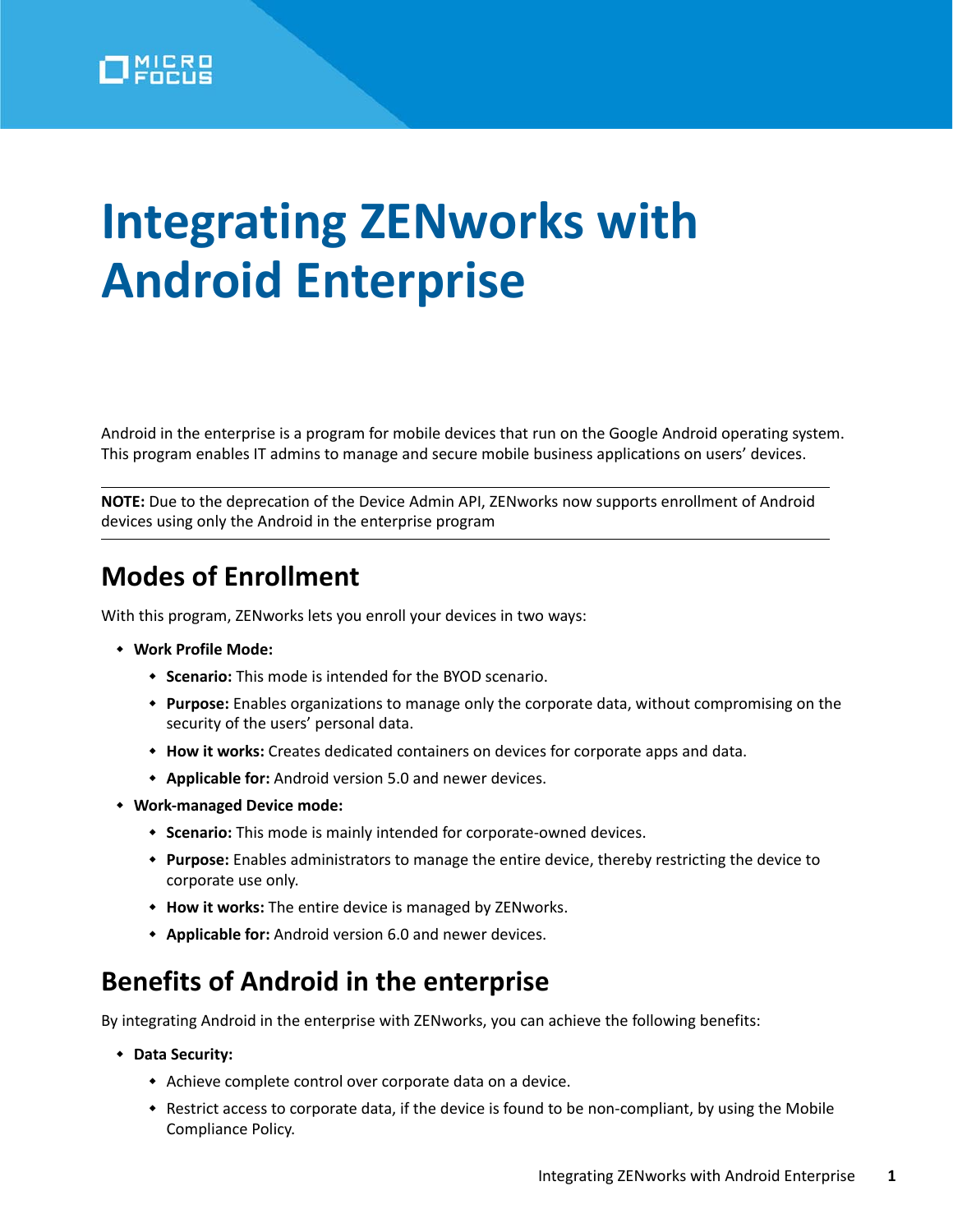- Control data leakage and prevent app installations from unknown sources using the Mobile Device Control Policy.
- Remotely wipe corporate data or factory reset the device (based on the mode of enrollment) by using the Unenroll quick task.
- **Device Security**
	- Secure the device by applying separate passwords to the work profile and the personal space using the Mobile Security Policy.
	- Ability to white list corporate accounts to provision work-managed devices on which an unauthorized hard factory reset has been performed.
- **App Management**
	- Distribute and manage corporate apps through managed Google Play by using the existing Bundles feature.
	- Edit the app runtime permissions and remotely configure apps on devices.

## **Pre-enrollment Tasks**

Before enrolling Android devices to ZENworks, you need to perform the following mandatory tasks:

- Enroll your organization in the Android in the enterprise program.
- Create and assign an Android Enterprise Enrollment policy.

Prior to commencing on the pre-enrollment tasks, you need to ensure that the basic configuration tasks to get started with the Mobile Management feature of ZENworks Configuration Management are in place. These include:

- Configuration of a user source
- Configuration of an MDM Server
- Creation of the Mobile Device Enrollment Policy
- Configuration of Firebase Cloud Messaging service

For more information on these tasks, see the [Getting Started](https://www.novell.com/documentation/zenworks-2020/pdfdoc/zen_mobile/zen_mobile.pdf#t47mbmxu2lxz) section in [ZENworks Mobile Management](https://www.novell.com/documentation/zenworks-2020/pdfdoc/zen_mobile/zen_mobile.pdf#bookinfo)  [Reference.](https://www.novell.com/documentation/zenworks-2020/pdfdoc/zen_mobile/zen_mobile.pdf#bookinfo)

## **Enrolling your organization in the Android in the enterprise program**

Before enrolling devices with Android in the enterprise, you first need to enroll your organization in the program. By enrolling in the program, Android recognizes ZENworks as the EMM vendor for your organization and thereafter any operation that has to be invoked on behalf of your organization, will be performed by ZENworks.

To enroll the organization, you need to create an Android Enterprise Subscription by navigating to the **Subscribe and Share** section in ZCC. While creating a subscription, you need to specify the Novell Customer Center credentials that have been provided to you, after which you will be re-directed to the sign-up UI hosted by Google. By registering your organization in this sign-up UI page, you access and distribute apps through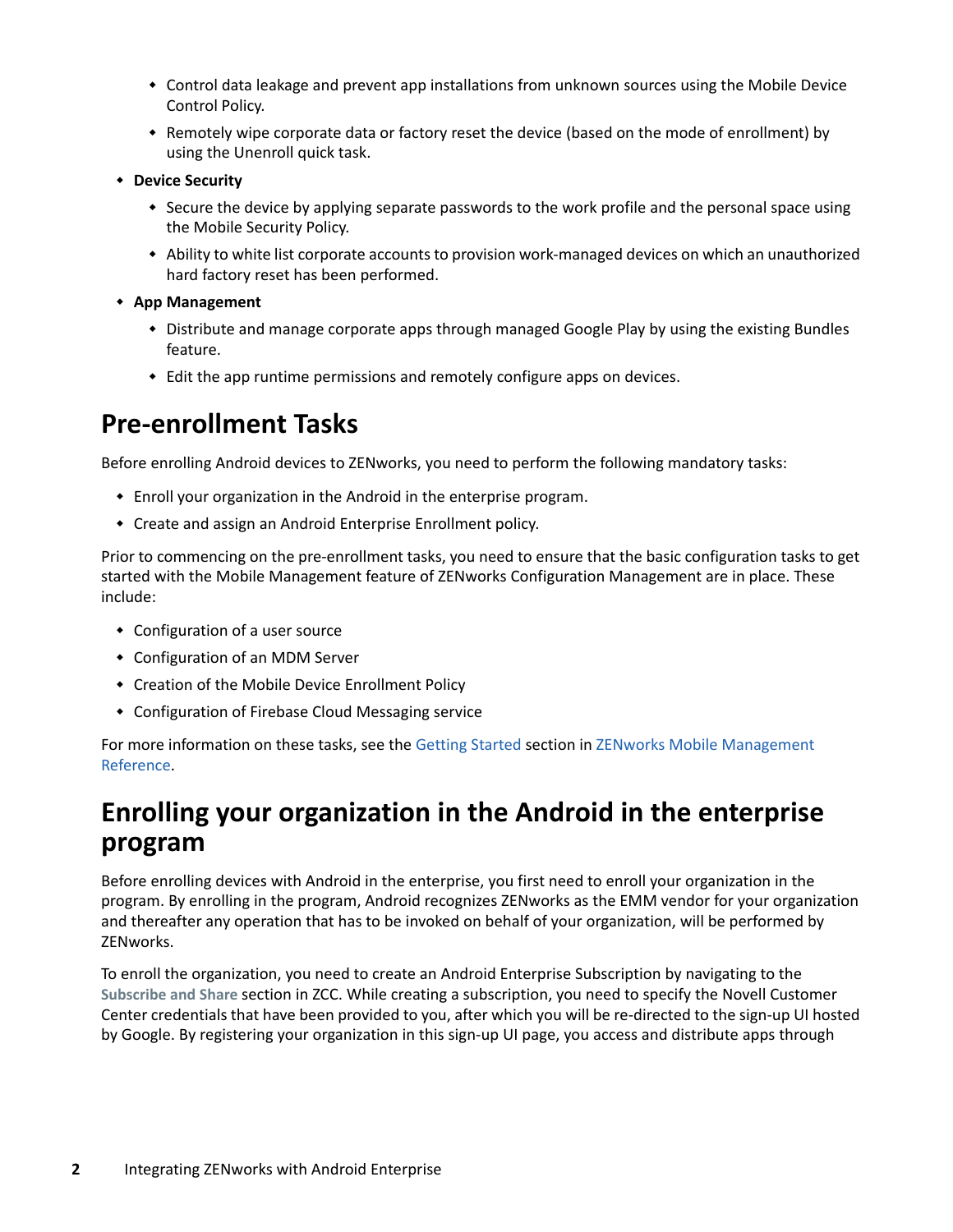managed Google Play. You need to register your organization using your corporate Google account credentials. After registering, you will be redirected back to ZCC, where you can proceed with the remaining UI screens to complete the following:

- Association of a user context based on which only those users that are part of this user context will be allowed to enroll their devices to ZENworks.
- Selection of a language based on which the details of apps, meant for distribution, will be displayed in ZCC.
- Selection of a bundles folder where the bundles of apps will reside.

# **Creating and Assigning an Android Enterprise Enrollment Policy**

Besides creating a Mobile Device Enrollment policy, you also need to create and assign an Android Enterprise Enrollment Policy. A Mobile Device Enrollment policy is required for the basic enrollment of any mobile device to ZENworks, whereas the Android Enterprise Enrollment policy is required for Android devices to be enrolled in the work profile or work-managed device mode. While assigning the Android Enterprise Enrollment policy, you need to ensure that it is assigned to the same set of users who are part of the user context associated with the Android Enterprise Subscription. After configuring these tasks, you can then have your users enroll their devices in one of the two modes detailed in the previous section.

# **Enrolling the device**

The ZENworks server communicates with an Android device using the ZENworks Agent app. Therefore, to enroll Android devices in either the work profile or the work-managed device mode, you need to have the ZENworks Agent app installed on the device.

- For the work profile mode of enrollment, a new user can simply search for the ZENworks Agent app in the Play Store or can use the Invite Email to download the ZENworks Agent app. After logging in to the app, the user needs to follow the prompts, after which the device will be automatically enrolled in the work profile mode. Users who have already enrolled to ZENworks using the basic mode of enrollment and now have to be enrolled in the work profile mode, will receive a notification to set up the work profile when they open the ZENworks Agent app. Again, they need to follow the prompts to set up the work profile on their device. After the device is enrolled in the work profile mode, a badge icon is attached to the ZENworks Agent App icon and other system apps, which will help differentiate work apps from personal apps.
- For a work-managed device, a new or an existing user of ZENworks needs to factory reset the device (applicable for devices that have already been set up) or boot the device (applicable for new devices that have not yet been set up). The user needs to follow the initial setup prompts, till the user lands on the screen in which the Email ID needs to be specified. Here, instead of the email ID, the user needs to specify the ZENworks identifier for the Android enterprise program, which is **afw#zenworks**. When the user proceeds further, the ZENworks Agent app will be automatically downloaded and the user needs to simply follow the remaining prompts to set up the device as a work-managed device. Unlike in the work profile mode, work apps on a work-managed device will not have a badge icon attached to them.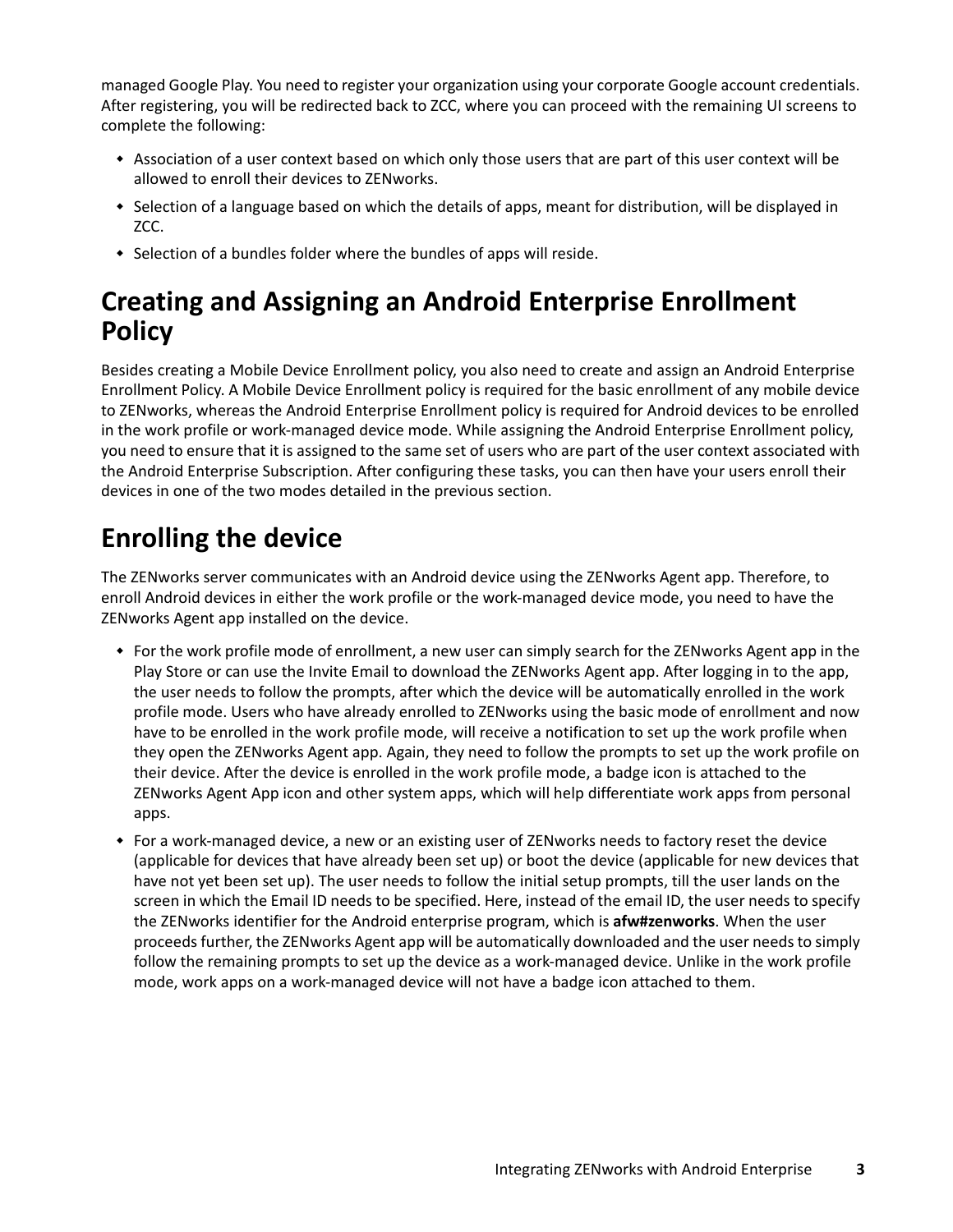# **Post Enrollment Tasks**

After users enroll their devices in either of two modes, you can perform the following tasks that are relevant to both the enrollment modes:

- Distributing work apps to users
- Securing the device
- Monitoring device compliance

# **App Distribution**

ZENworks distributes apps to users through managed Google Play, which is Android's app management platform for enterprise users. Subsequently, all app licenses are managed using managed Google Play. To distribute apps, you need to first approve these apps in managed Google Play.

#### **Types of Apps**

You can approve the following types of apps:

- Public apps that are available to the general public in Google Play.
- Private apps that are customized apps developed for specific enterprise customers. These apps are of two types; Google-hosted private apps and Self-hosted private apps.

As soon as the apps are approved in managed Google Play, ZENworks identifies these apps and populates them in ZCC. You can view these apps in the Apps Catalog page in ZCC. Simultaneously, bundles are automatically created for these apps within the Android Enterprise Subscription folder, thereby enabling you to distribute the apps to users

#### **Distributing work apps to users**

ZENworks allows you to distribute Android apps to only users and not directly to their devices. Before distributing these apps, you can choose to edit the default runtime permissions of these apps. ZENworks also provides you with the ability to remotely pre-configure a work app, so that the settings are applied automatically, as soon as the user launches the app on the device. In this case, the user is not required to take any action to set up the app on the device.

# **Securing the Device**

You can secure work profile and work-managed devices by configuring password restrictions, device inactivity restrictions and by applying other additional restrictions. To do this, you need to create and assign the following policies:

- **Mobile Device Security policy:** Enables you to configure password restrictions and device inactivity settings.
	- Password restrictions include mandating a specific password length and including complex characters in the password.
	- Device inactivity restrictions include mandating an inactivity lock after a specific period of timeout.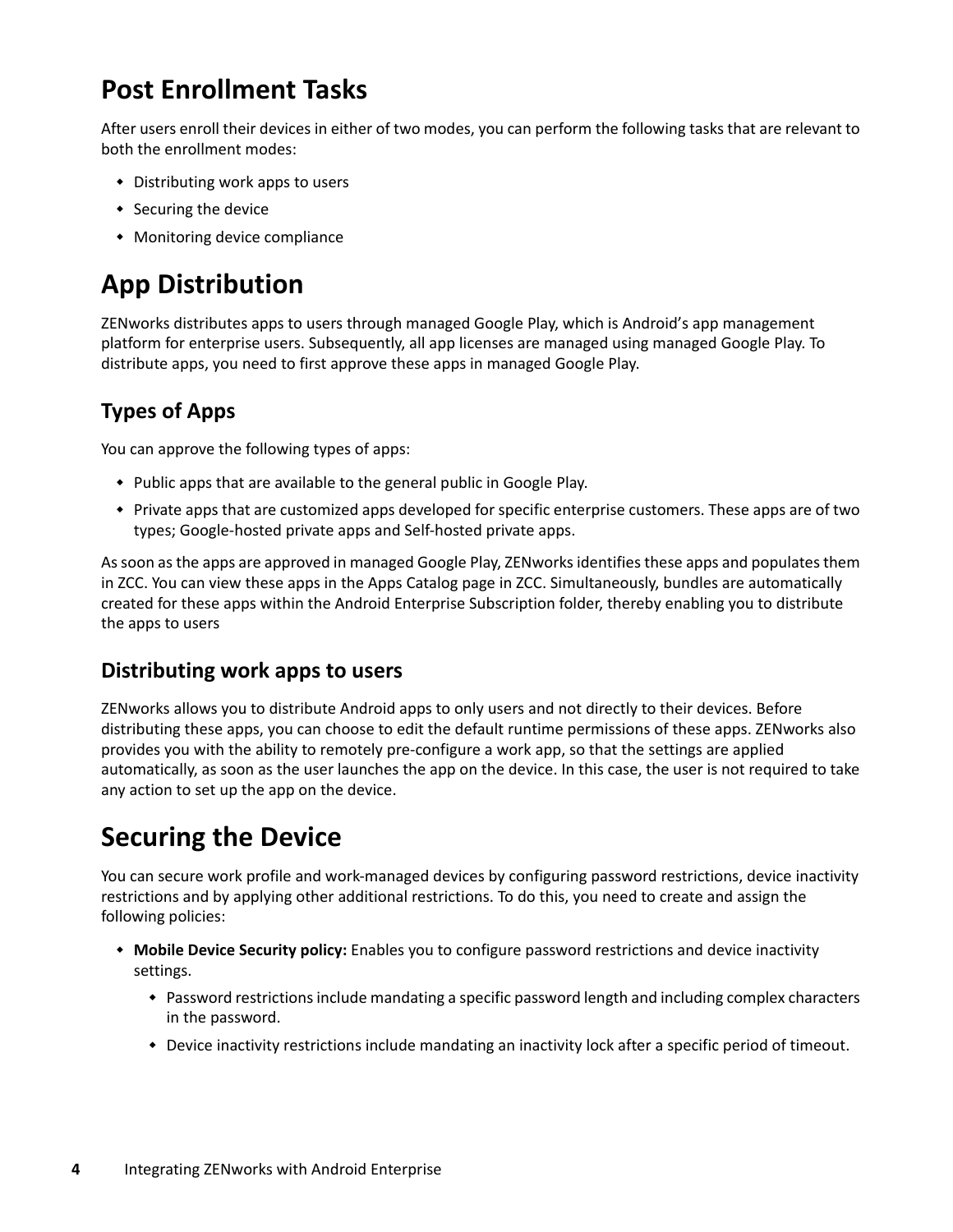- **Mobile Device Control Policy:** Enables you to apply additional restrictions on the device. These restrictions differ based on the mode of enrollment, which can be determined based on checkmark under the work profile and work-managed device columns. Some of these restrictions are as follows:
	- Device restrictions such as restricting the device camera, the copying and pasting of data between the work profile and the personal space of the device, and enabling factory reset protection.
	- App specific restrictions such as the editing of default Runtime permission values, restricting access to the public play store and restricting the modification of the app data.
	- \* Network restrictions such as restricting the editing of mobile network settings, restricting cellular data while roaming and restricting outgoing calls.
	- Audio restrictions such as muting the master volume and restricting the editing of volume settings.
	- Date restrictions such as allowing the configuration of the date, time and timezone.
	- OS Update restrictions to determine when OS updates should be installed on the device.
	- Keyguard restrictions such as disabling Smart Lock agents.
	- Display restrictions such as setting the brightness on the device, restricting ambient display and configuring screen timeout.

# **Monitoring the Compliance of the Device**

To ensure that devices are compliant with the assigned rules and policies, you can create and assign a Mobile Compliance Policy to the Android devices. The Mobile Compliance Policy contains a pre-defined event based on which the compliance of a device is monitored. This policy enables you to audit, restrict and remediate devices that do not comply with the pre-defined event.

If a device is non-compliant and if the restrict action is imposed on the device, as configured in the policy, then the work apps on the device are restricted. As a remediation action, the work profile is removed from the device and work-managed devices are factory reset. These devices are subsequently unenrolled from ZENworks and retired.

# **Unenrolling the Organization**

To unenroll the organization from the Android in the enterprise program, you should delete the Android Enterprise subscription from ZENworks Control Center.

#### **Important Considerations Prior to Deleting the Subscription**

Before deleting the Android Enterprise Subscription, administrators should be aware of the following:

- NCC credentials are required to delete the subscription.
- By deleting the Android Enterprise Subscription, your enterprise will be unenrolled from managed Google Play. However, data associated with this subscription will be deleted only after 30 days. Within the next 30 days, if you create a new Android Enterprise Subscription using the same email ID, ZENworks might be able to recognize the enterprise details and restore the subscription data.
- The user context associated with the deleted subscription, cannot be associated with the new subscription. You can select an alternate user context. To use the same user context, you need to either wait for 30 days or run the zman subscription-clear-ae command.